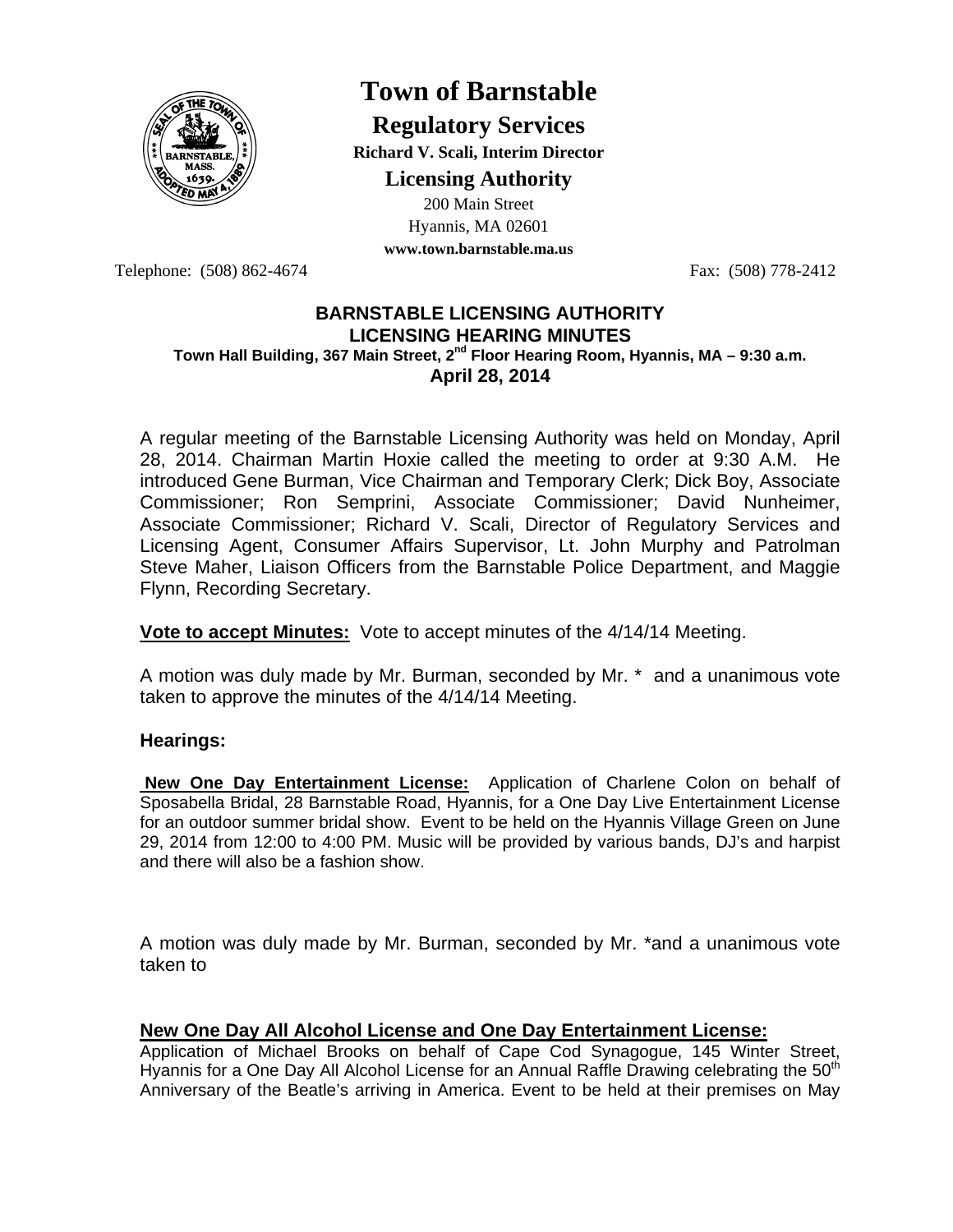10, 2014 from 7 PM to 11 PM. Also applying for an Entertainment License for a 2 to 4 man band for the same date and time.

A motion was duly made by Mr. Burman, seconded by Mr. \*and a unanimous vote taken to

**New One Day All Alcohol and One Day Entertainment License:** Application of Gary Cannon on behalf of Waldorf School of Cape Cod, 140 Old Oyster Road, Cotuit, MA for a One Day All Alcohol License and One Day Entertainment License for its annual event to benefit the school and its students, to be held at the St. George Greek Orthodox Church, from 5:30 pm to 11:00 pm on May 10, 2014.

A motion was duly made by Mr. Burman, seconded by Mr. \*and a unanimous vote taken to

**New One Day Entertainment License:** Application of Suzan Fellows on behalf of Brenda J. Cottingham, of Maidstone, England, to hold a One Day Entertainment License for her  $6<sup>th</sup>$ Annual "Evening of Clairvoyance" to be held in the Warren Hall at the Unitarian Church of Barnstable, Main Street, Barnstable, on September 12, 2014 from 7 pm to 10 pm.

A motion was duly made by Mr. Burman, seconded by Mr. \*and a unanimous vote taken to

**5 One Day Wine Only Licenses:** The Barnstable Licensing Authority will hold a public hearing on the application of Susan E. Carey on behalf of Gallery Artrio, 50 Pearl Street, Hyannis for 5 One Day Wine Licenses for artist receptions at the gallery on the following dates and times:

| July 12, 2014      | $5 \text{ pm} - 7 \text{ pm}$ or $6 \text{ pm} - 8 \text{ pm}$ |
|--------------------|----------------------------------------------------------------|
| July 26, 2014      | $5 \text{ pm} - 7 \text{ pm}$ or 6 pm $- 8 \text{ pm}$         |
| August 9, 2014     | $5 \text{ pm} - 7 \text{ pm}$ or 6 pm $- 8 \text{ pm}$         |
| August 23, 2014    | $5 \text{ pm} - 7 \text{ pm}$ or 6 pm $- 8 \text{ pm}$         |
| September 13, 2014 | $5 \text{ pm} - 7 \text{pm or } 6 \text{ pm} - 8 \text{ pm}$   |

A motion was duly made by Mr. Burman, seconded by Mr. \*and a unanimous vote taken to

**Carnivals:** Application of Harold Fera, on behalf of Rockwell Amusements & Promotions Inc. PO Box 338, North Scituate, RI, 02857 for a Special Permit for Two Carnivals with 16 rides and 10 games for June 9, 2014 through June 15, 2014. Set up will be on June  $9<sup>th</sup>$  and 10<sup>th</sup>, carnival June 11<sup>th</sup> and 12<sup>th</sup> 5 PM to 10 PM, June 13<sup>th</sup> 5 PM to 11 PM, June 14<sup>th</sup> 1PM to 11 PM and June 15<sup>th</sup> 1 PM to 10 PM. Second Carnival dates, July 13<sup>th</sup> to July 19<sup>th</sup>. Set up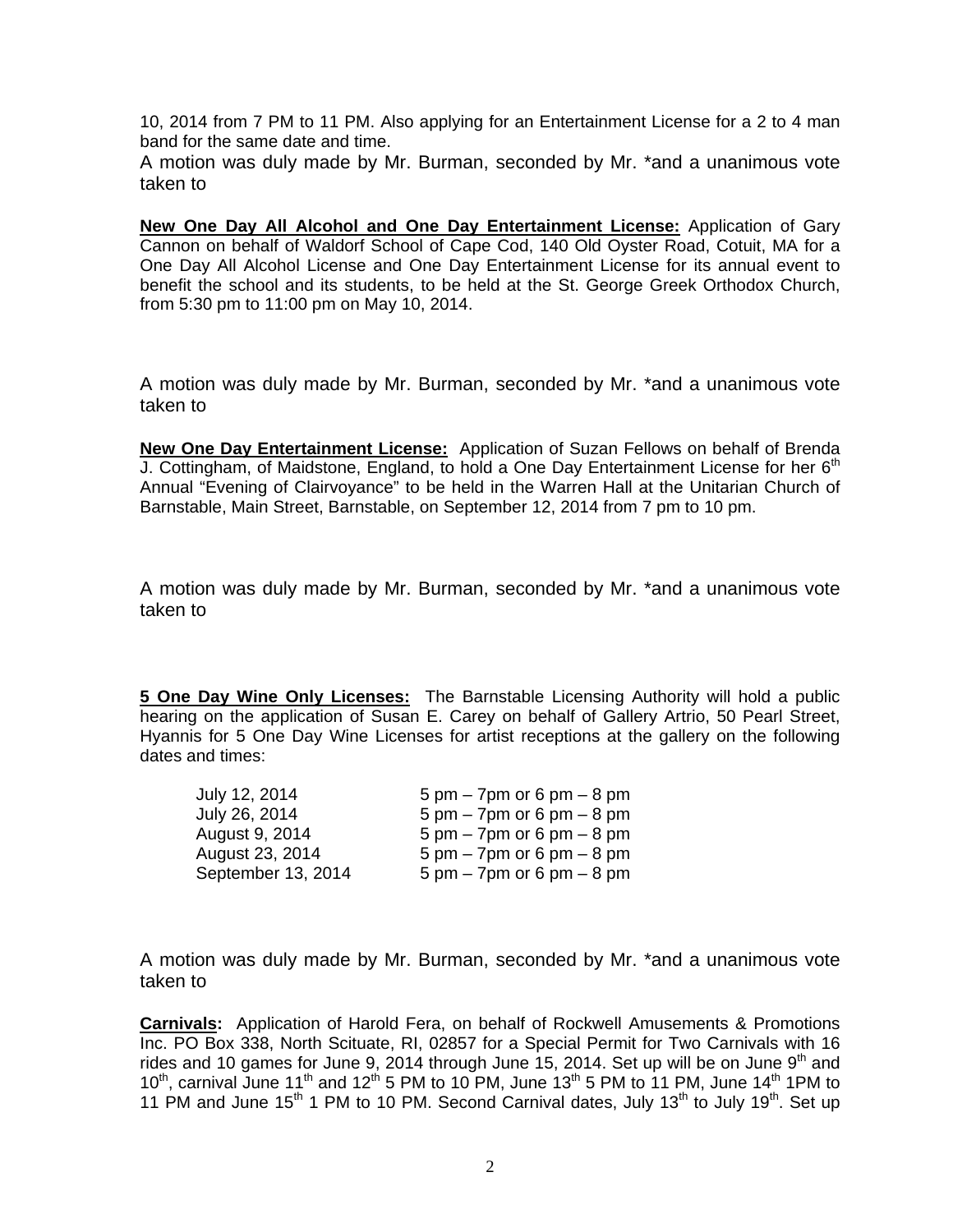will be on July 13<sup>th</sup> and 14<sup>th</sup>, Carnival July 15<sup>th</sup> and 16<sup>th</sup> 5 PM to 10 PM, July 17<sup>th</sup> 5 PM to 11 PM, July 18th 1PM to 11 PM and July 19th 1 PM to 10 PM. Ellie Matthews and Carmella White are the Managers and Carnivals will be held at the Cape Cod Mall rear parking lot, 769 Iyannough Road, Hyannis.

A motion was duly made by Mr. Burman, seconded by Mr. \*and a unanimous vote taken to

**New Annual Common Victualler License:** Application of James Turi and Brian Dixon, d/b/a Subway #53322, 14 West Main Street, Hyannis, Jodi Livermore, Manager, for a New Annual Common Victualler License, to be operated 7 am to 11 pm. Maximum of 32 seats, 5 employees, in accord with plan signed by Building Commissioner 3/18/14.

A motion was duly made by Mr. Burman, seconded by Mr. \*and a unanimous vote taken to

**Transfer of Annual Wine & Malt Package Store License:** Application of 4120 Corp D/B/A Big Daddy's Pizza, 4120 Falmouth Rd., Cotuit, Vincent B. Holland, Manager, for transfer of an Annual Wine & Malt Retail Package Store License: 4120 Falmouth Road, Cotuit, with approximately 2500 sq. ft.; one entrance/exit at front of bldg., two exits at rear of bldg. One free standing shelf for display of wine; one walk-in cooler with four doors for beer. One free standing cooler for wine. All beer and wine located in rear left of bldg. Hours of alcohol sales 8 am – 11 pm M-Sat; noon – 11 pm Sun., to Ammar Corp., d/b/a Pepper's Pantry, Mohammad Shafique, Manager.

A motion was duly made by Mr. Burman, seconded by Mr. \*and a unanimous vote taken to

**New Annual All Alcohol Common Victualler License, Daily Live, Non-Live Entertainment and Karaoke Licenses:** Application of F & J Restaurant Bar & Nightclub, Inc d/b/a F & J Restaurant Bar & Nightclub, Marcos N. Gomes, Manager, 477 Yarmouth Rd, Hyannis. Two story wood building containing approximately 3500 square feet. Main floor contains a 15' x 25' kitchen, 2 restrooms, a 45'x25' dining room with 47 seats (35 at tables, 12 at bar) plus 8 standees and 9 employees. 15'x21' furnace/utility room, 6' x 8' entryway. Attached to the rear of the kitchen is a 15' x 11' walk-in refrigerator and freezer. The right side of the building (upstairs) contains a 6' x 10' office, a 7' x 14' storage room, a 25' x 35' dining area with seating for 48 (30 at tables and 18 at bar), 37 standees, 6 band members, 18' x 19' dance floor and 10' x 18' stage and 2 restrooms. Total seating for both floors is 95. Total building occupancy is 166. Patio seating for 11 in rear outside. Also requested is Daily Live Entertainment for up to 6 entertainers with dancing, Daily Non-Live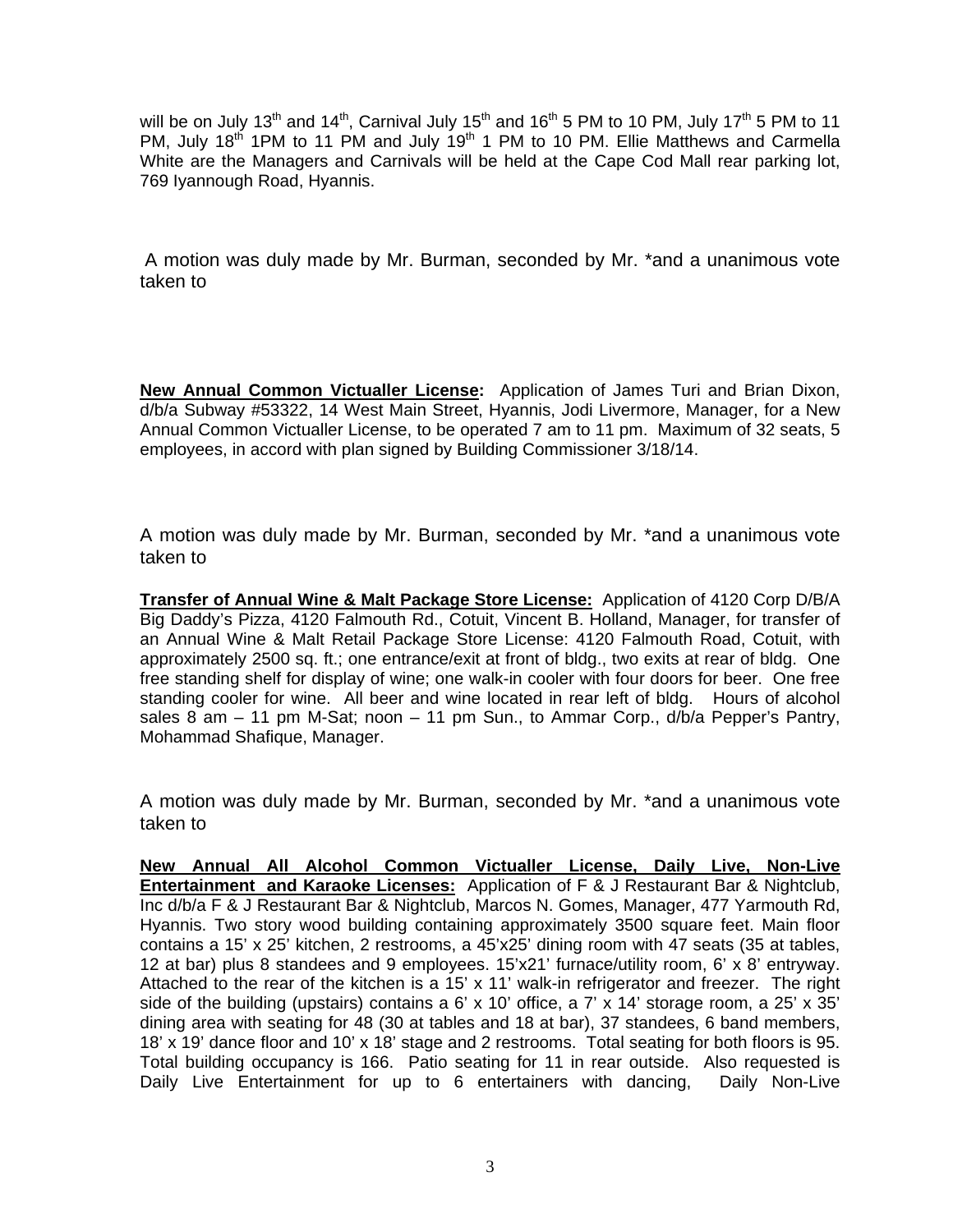Entertainment, a screen for events, radio, recorded music, 6 TV's and a karaoke license. Entertainment to run from 11am to 12:45 am.

A motion was duly made by Mr. Burman, seconded by Mr. \*and a unanimous vote taken to

**New Annual All Alcohol Common Victualler License, Daily Live, Non-Live Entertainment and Karaoke Licenses:** Application of Danny Kay's Culinary Productions, Inc, d/b/a Villagio at the Regatta (Landucci Tavern), John J. Bartolomei, Jr., Manager, for an Annual All Alcohol Common Victualler License: A two and one-half story building located at 4631 Falmouth Road, Cotuit with 2 floors consisting of a restaurant, bar and lounge, kitchen with basement and attic for storage. Restaurant on first floor seating 68, including bar with 14 seats. Upper level dining seating 38 and outside seasonal patio with five tables seating 20 on west side of building, as shown on plan dated 4/2/14 signed by Building<br>Commissioner. Hours 11 am -1 am. Also requested are licenses for Daily Live Also requested are licenses for Daily Live Entertainment for a max of 4 entertainers in the  $1<sup>st</sup>$  floor dining area, upstairs dining area and outdoor patio and Non-Live Entertainment (recorded music, radio) from 11 am to 12:45 am in the indoor dining areas as well as karaoke, and 4 t.v.'s in the bar area.

A motion was duly made by Mr. Burman, seconded by Mr. \*and a unanimous vote taken to

**New Annual All Alcohol Common Victualler License:** Application of JD Camas, LLC, d/b/a Tumi Ceviche Bar Ristorante, Angel Rodrigo Camas Calle, Manager, 592 Main Street, Hyannis: Renovated wood and brick structure at 592 Main Street, Hyannis consisting of 2,520 sq. ft. +/- . Enter through brick patio having 19 seats. Entrance through 6' doorway, 4'9" hallway. To the left of entrance is the main dining room/bar with 67 seats (7 bar seats, 6 seats at ceviche bar & 54 seats in open dining area at tables). Two emergency exits in dining room/bar area. To the right of the entrance is a private dining room with 13 seats. Kitchen in the rear with emergency exit. Four restrooms including one handicap. Total 80 seats, 10 standees, 14 employees; 104 interior occupancy. The remaining square footage is contained in the hallways and storage.

A motion was duly made by Mr. Burman, seconded by Mr. \*and a unanimous vote taken to

**Show Cause Hearing:** Show Cause Hearing for International Inn Bar & Grill, Inc., 662 Main Street, Hyannis, Ravi Ahuja, Manager for violation of the sanctions imposed in it's Show Cause Decision dated February 11, 2014 to wit: "If the new General Manager (Rick Heroux) leaves his position you must notify the Licensing Authority immediately." The sanctions imposed at the Show Cause Hearing on February 10, 2014 were that a five day suspension be imposed with three days to serve: March 13, 14 and 15, 2014 and two days held in abeyance until February 10,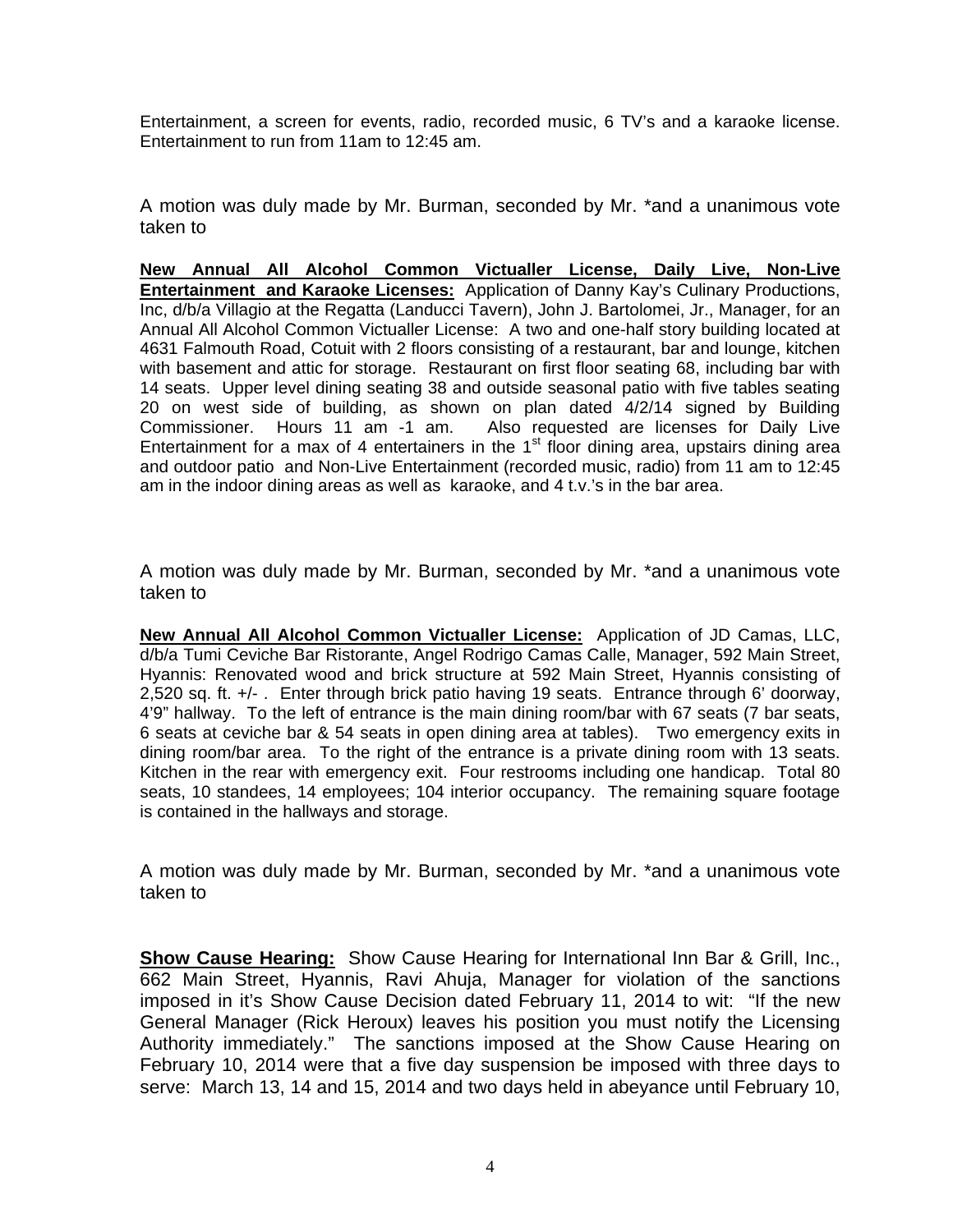2015 unless there were further infractions, at which time those two days would then have to be served.

A motion was duly made by Mr. Burman, seconded by Mr. \*and a unanimous vote taken for findings that

A motion was duly made by Mr. Burman, seconded by Mr. \*and a unanimous vote taken for guilt or innocence that

A motion was duly made by Mr. Burman, seconded by Mr. \*and a unanimous vote taken for the following sanctions:

#### **Renewals:**

# **The following renewals have been submitted without any changes from the previous year for Licensing Authority approval.**

A motion was duly made by Mr. Burman and seconded by Mr. \*and a unanimous vote taken to approve the Junk Dealer License renewal as submitted below:

#### **Junk Dealer Licences:**

New England Jewelry, 342 Main Street, Hyannis A.J. Marks Jewelers, 1140 Iyannough Rd., Hyannis Cape Cod Jewelers, 366 Main Street, Hyannis Edythe & Co., 805 Main Street, Osterville Cottage Chic Resale, 645 Main Street, Hyannis Best Buy Stores, LP, Cape Cod Mall, Hyannis Carabelle's, 86 Route 149, Marstons Mills Jewelcraft, 585 Main Street, Hyannis Cape Abilities, 3239 Main Street, Barnstable Best Buy Mobile, Cape Cod Mall, Hyannis Spinnaker Records, Inc., 596 Main Street, Hyannis Cotuit Mercantile, 45 Main Street, Cotuit Cape Cod Recycles, 142 Corporations St, Hyannis Play it Again Sports, 425 Iyannough Rd, Hyannis Kay Jewelers, Cape Cod Mall, Hyannis

A motion was duly made by Mr. Burman and seconded by Mr. \*and a unanimous vote taken to approve the Annual Auctioneer License renewal as submitted below:

# **Annual Auctioneer's:**